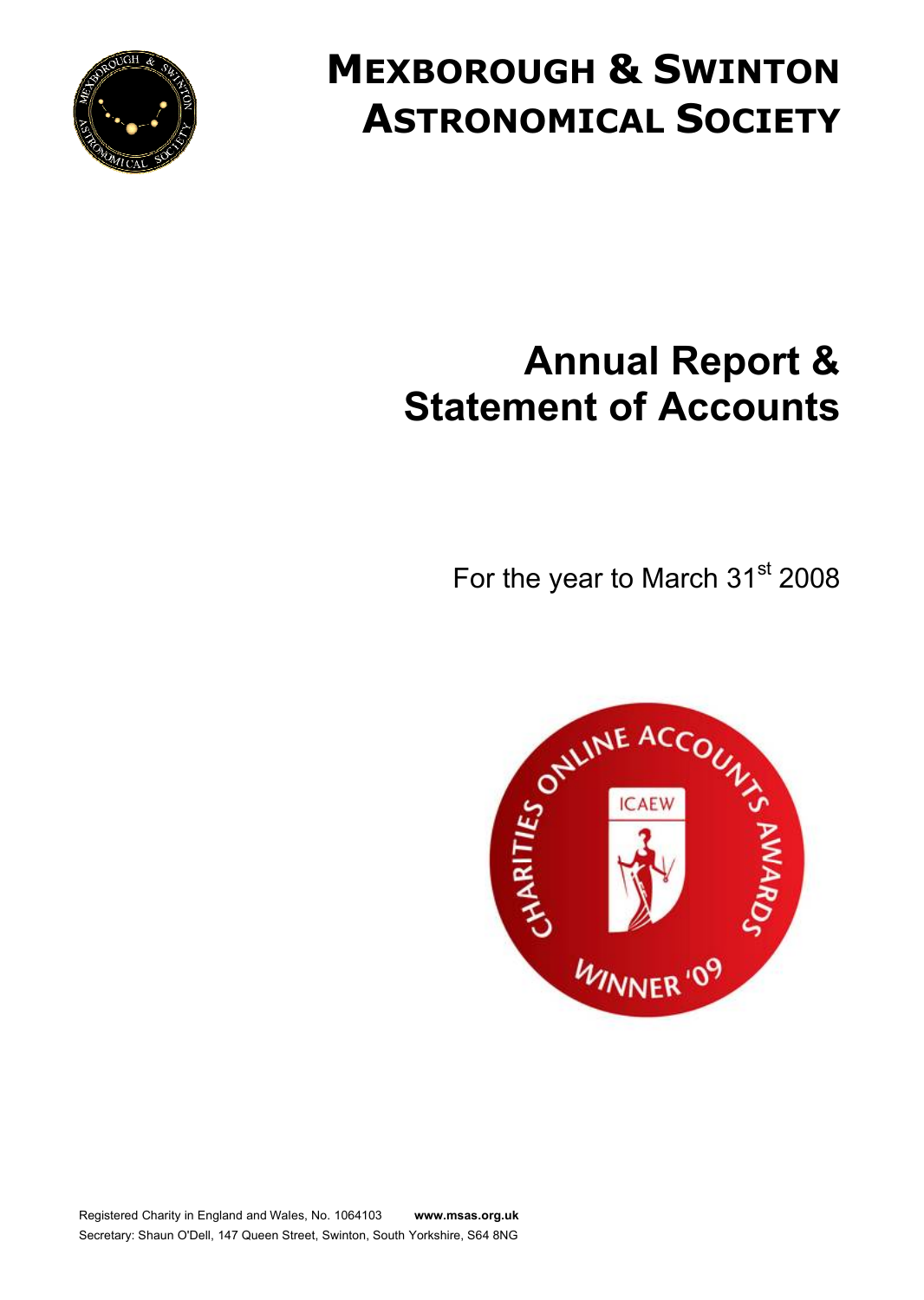### **Annual Report for the year ended March 31st 2008**

#### *Trustees' Report*

The Trustees of Mexborough & Swinton Astronomical Society are pleased to submit their report and accounts for the year 1<sup>st</sup> April 2007 to 31<sup>st</sup> March 2008.

Mexborough & Swinton Astronomical Society is a registered charity governed by a constitution.

This Report and the attached Accounts comply with all current statutory requirements, the Society's Constitution and "Accounting and Reporting by Charities: Statement of Recommended Practice (Revised 2005)".

#### *Charitable Objects*

The object of the Society is the advancement of education for the public benefit in astronomy and its associated sciences.

#### *Organisation & Governance*

The Society is run entirely by a membership of volunteers, who pay an annual membership subscription and are not eligible for reimbursement of any out-of-pocket expenses.

The Society is an unincorporated association governed by a constitution (last amended February 2004) and managed by an Executive Committee (the Charity Trustees) who are elected annually by and from amongst the membership.

The Executive Committee meet once per month and decisions are made on a simple majority basis unless Constitutional or legal requirements mandate a greater majority. The Executive Committee members also have powers and spending limits within their specific areas of responsibility which they may exercise without prior consultation; however all actions and spending must be reported to the next meeting of the trustees.

#### *Related Organisations*

The Society is a member of the Federation of Astronomical Societies (FAS), a national body established to promote co-operation between astronomical societies and provide information and advice to its members; for further information see the FAS website [http://www.fedastro.org.uk/fas/.](http://www.fedastro.org.uk/fas/)

Two trustees of Mexborough & Swinton Astronomical Society, Mr O'Dell and Mr Gawthrope, serve on the Council of the FAS; Mr O'Dell as Membership Secretary and Mr Gawthrope as Website Coordinator; all FAS Council members are drawn from the Federation's member societies.

The Society made a subscription payment to the FAS of É57.00 in the year and also purchased additional Public Liability cover, to cover events held away from the Observatory and meeting room, as part of a group scheme at a cost of É40.00.

The Society's meeting room is a rented room in the Swinton Working Men's Club & Institute (SWMC). It is a requirement of the SWMC that all adult members of the Mexborough & Swinton Astronomical Society will be members of the SWMC. SWMC membership of Society members is managed by the Society and subscription payments totalling É44 were made to SWMC, in addition room rent was paid in the amount of É600.

The J.A. Jones Hoober Observatory is built on land rented from Yorkshire Water Services Ltd. for an annual rent of É50.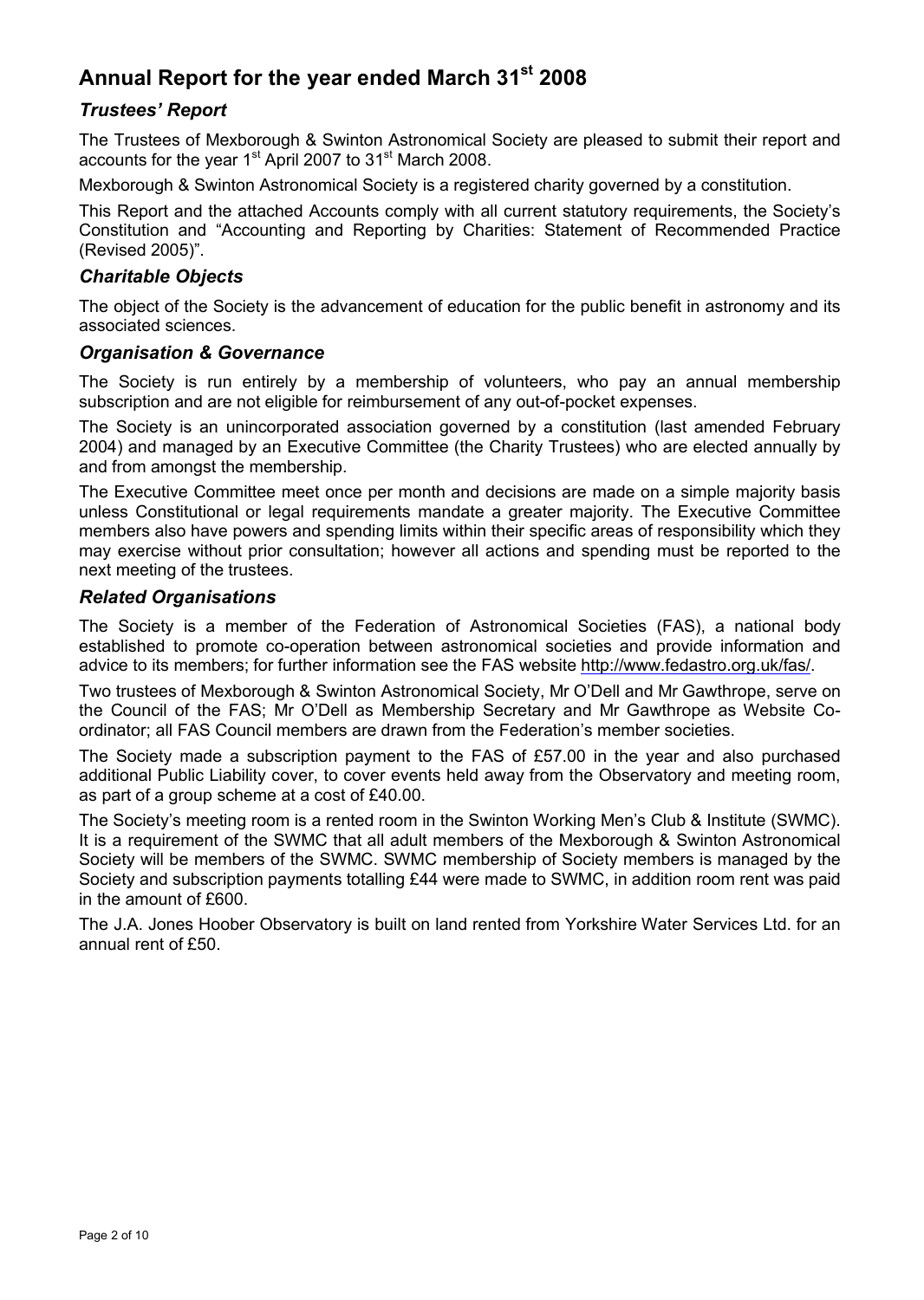#### *Review of the Year*

#### **New Horizons**

The New Horizons project represents a major medium-term project for the Society; at its core the project entails a capital outlay of circa É65,000 to replace the existing telescope and drive with a high-quality instrument with computer control and digital imaging facilities.



In the November 2007 a funding application in support of New Horizons was made to The Coalfields Regeneration Trust [\(http://www.coalfields-](http://www.coalfields)regen.org.uk/); the Society learned on March 28, 2008 that this application had been unsuccessful.

A further funding application had been made to The Freshgate Trust Foundation; this too was unsuccessful however the trustees of the Foundation invite the Society to re-apply when we were "closer to our target". In light of this response the Society has decided to shift the emphasis on to the incremental programme approach to achieving the New Horizons strategic vision. It is hoped that this shift of emphasis will allow access to smaller grants to support the project.

The Society's own fundraising efforts have continued throughout the year. In February 2008 the Society had raised sufficient funds (É6,850) to allow it to purchase the Paramount ME telescope drive *(pictured left)* – the first milestone of the New Horizons programme. At  $31^{st}$  March 2008 the order has Paramount ME telescope drive **been placed and we await a delivery date from the supplier.** 

#### **Observatory**

The Society funded, built, and operates the J.A. Jones Hoober Observatory at Hoober near Wentworth, Rotherham. The observatory was first opened in 1993 and has been an integral part of the Society's operations since then.

The planned work to automate the observatory shutter opening and closing was not completed as of Mach 31<sup>st</sup> 2008; several components have been constructed to enable this work to proceed but final installation will require better weather in the coming summer. A pier to accommodate the Paramount ME has been designed and constructed and will be installed within a few weeks of the date of this report.

#### **Weekly Meeting Programme**

The weekly meeting programme is a core activity of the Society; providing benefit to both public and members alike, attendance has remained consistently high throughout the year.

The meetings feature slide shows and presentations delivered by both professional and amateur guest speakers and members of the Society; occasionally a meeting is given over to a quiz or video presentation.

On March  $28<sup>th</sup>$  2008 the first of a series of "Beginners" Evenings" was held; this particular evening was given over to the often frustrating task of setting up a telescope. The evening was a great success and proved highly popular. Further such beginners' events are planned for the coming year; the Society is keen to ensure that newcomers to astronomy can benefit from the Society's services and this programme, it is hoped, will become a key tool in meeting that aim.



Members and visitors at the Society meeting room

#### **Membership**

At 31<sup>st</sup> March 2008 membership of the Society totalled 48; new members David Shepherd, Tony Lloyd, James Sheard, Chris Armitage, and Bob O'Malley joined in the year to 31<sup>st</sup> March 2008. The Society extends a warm welcome to all new members.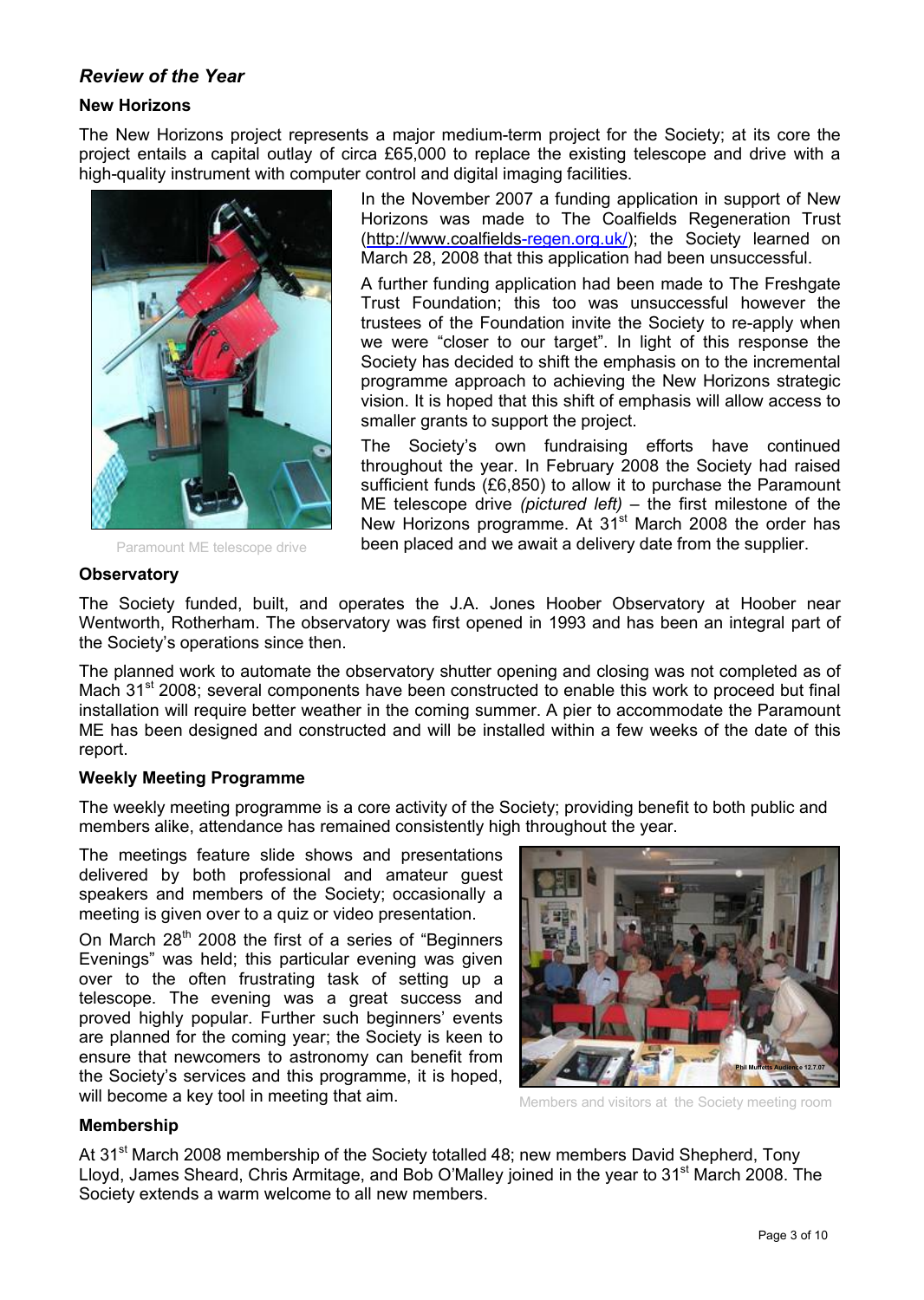It is with great sadness that the Society notes the passing away of our member and friend Ray Jackson on Sunday, 20 May 2007. Ray joined the Society in 1986 and became heavily involved in the construction of the observatory and served on the committee until 1997. Ray will be sorely missed by all who knew him.

On a positive note two Society members and trustees, Mr Leslie Marsden and Mr Shaun O'Dell, were elected Fellows of the Royal Astronomical Society [\(http://www.ras.org.uk\)](http://www.ras.org.uk).

#### **Community Access & Public Outreach Programme**

The Society once again operated its Community Access Programme (CAP) at the J.A. Jones Hoober Observatory between September and March and a programme of "drop in" solar viewing events over the summer; these are a vital in providing public benefit and publicising the Society.

Bookings for the winter CAP events totalled 392, this includes private group bookings. A total of 13 drop in solar viewing events were held at the observatory between July and September 2007.

In addition the Society has been out and about attending a number of fairs and galas to raise awareness of astronomy and the Society.

Interest in the public viewing evenings has been very high in the year and this is very encouraging. Total income from CAP and Public Outreach for the year was É1,008.



Members set up at Warmsworth Gala

#### **Website Development and Exploitation**

The Society website [\(http://www.msas.org.uk\)](http://www.msas.org.uk) is an essential communication tool and acts as a showcase for members' work. Migration to a new Content Management System was not completed in the year but work in underway. The Society learnt on March 28<sup>th</sup> 2008 that its online Annual Report & Statement of Accounts for the year to March 31<sup>st</sup> 2007 had reached the final shortlist in the Charities Aid Foundation's [\(http://www.cafon](http://www.cafon)line.org) Charities Online Accounts Awards; the winner will be announced on April  $30<sup>th</sup>$  2008.

The Amazon and Tradedoubler web affiliate programmes continue to generate a steady income for the Society. In March 2008 the Society enrolled with the easysearch internet search engine, revenue is earned simply by supporters using the<http://masas.easysearch.org.uk/> search site.

#### **Health & Safety**

SWMC recently undertook a full fire risk assessment of the building and raised some concerns with the Society. As a result all electrical appliances have undergone Portable Appliance Testing (PAT), a number of members are qualified to undertake PAT testing and have kindly offered their services free of charge.

The planned installation of a fire alarm conforming to BS6389 Part 2(2002) at the observatory was completed by Firelec Safety Co. Ltd. at no cost to the Society for which the Society is very grateful.

There have been no accidents or injuries to members of the Society of visitors at the meeting room, observatory, or external event managed by the Society.

#### *Strategic Aims*

The primary aim of the Society in the short to medium term is to secure the necessary funding to implement the New Horizons project. In addition to the on-going fundraising initiatives further grant making programmes will be investigated and pursued.

The Society will celebrate its  $30<sup>th</sup>$  anniversary in 2008, the following year as already noted is IYA2009; the next UK National Astronomy Week (NAW) is also planned for 2009. These events all provide opportunities to raised the profile of the Society and further the objects of advancement of astronomy and its associated sciences; a key aim therefore is to prepare for and maximise these opportunities.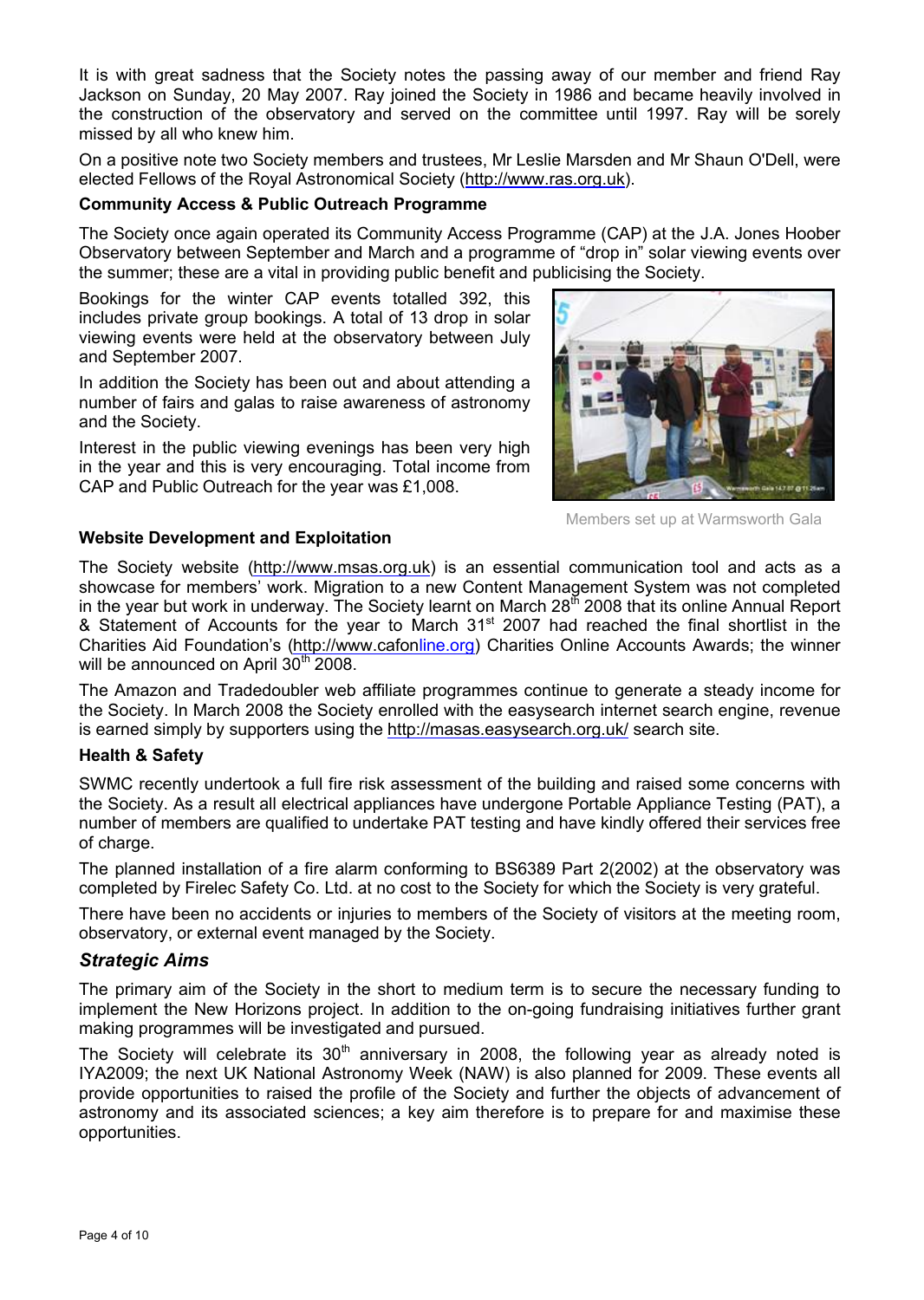#### *Financial Policies & Commentary*

#### **Financial Management and Reserves Policies**

The Society has a Financial Management Policy which defines the controls to be implemented to ensure that the Society's assets are secure. This policy meets the requirements of the Charities Act 1993, the Charity Commission guidelines "Internal Financial Controls for Charities" and "Accounting and Reporting by Charities: Statement of Recommended Practice (Revised 2005)".

The Society is currently operating with two funds. The General Fund is an unrestricted fund which is used for the day-to-day operation of the Society such as subscription and community access programme income, operating costs and utility bills. The New Horizons fund is a restricted fund opened in 2006 in order to support the New Horizons project fund-raising initiative; it receives donations from New Horizons specific fund-raising activities and any grants secured. When making public appeals for the New Horizons project the trustees have made provision that any surplus in the New Horizons fund on completion of the project may be transferred to the General Fund to further the objects at the trustees discretion or retained within the New Horizons fund to offset increases in operating costs arising from the capital investment which the project entails.

The Society operates with an unrestricted reserve at a level set by the trustees; currently this is É3,500. The reserve is held to allow the Society to offset fluctuations in income receipts and short term cash flow variation and to provide for contingencies. The reserve level was reviewed in the year to 31<sup>st</sup> March 2008 to reflect increased rents and utility bills. Reserves are held without any exposure to the stock market.

At March 31<sup>st</sup> 2008 the General Fund had a balance £4,605, slightly higher than the reserve level stated, a transfer to the New Horizons fund will be made to reduce this surplus.

#### **Financial Performance**

Financial performance in the year to March  $31<sup>st</sup>$  2008 has been broadly consistent the trustee's forecasts and expectations. Expenditure shows little overall variation; Guest Speaker expenses (£182) are however notably lower the year to 31<sup>st</sup> March 2007 (£332). The decrease is due to a combination of having fewer speakers than planned and a number of those were quite local and thus had lower travel expenses.

Community Access Programme income for the year to March 31<sup>st</sup> 2008 shows a significant increase, some 162%, on the previous year.

Subscriptions and Fees show a *prima facie* increase of 70% from É1,864 to É3,182 – however the year to March 31<sup>st</sup> 2008 includes a payment of £1,488 from HM Revenue & Customs for Gift Aid (including interest) for the period 6 April 2002 to 5 April 2006; excluding this Subscription and Fee income shows a drop of some £170 to £1,694.

Membership subscription income met a little over 73% of core operating costs for the year reducing the dependency on other income sources for supporting day-to-day operations.

The Society receives a great deal of support in kind from the members. Members invest many hours in preparing the entertaining and informative presentations they give; though it is difficult to establish an average for the time invested a conservative estimate of 8 hours to prepare and deliver a presentation would not be unreasonable. As members cover 40 weekly meetings per year this totals some 320 hours per annum. The trustees also invest considerable time and effort both in preparing for and attending formal meetings, and discharging the duties of their individual offices. Whilst the effort will vary according to the demands of business and some officers such as the Chair, Treasurer, and Librarian are required to fulfil duties at all weekly meetings a monthly average of 20 hours per trustee would be a fair estimate (a total of 2,880 hours per annum). This time is given freely and is therefore not included as value in the accounts; however at the National Minimum Wage (É5.52 per hour) the total time invested voluntarily would have a value of £17,664 per year; the true value to the Society is of course much greater than this. In addition to time members routinely make material donations such as library items, or prizes for fund-raising raffles. Furthermore many costs such as internet hosting and stationary, printing, or postage costs are not reclaimed from the Society, reducing operating expenditure.

#### **Major Risks**

The Trustees have not identified any major risks to which the Society is exposed.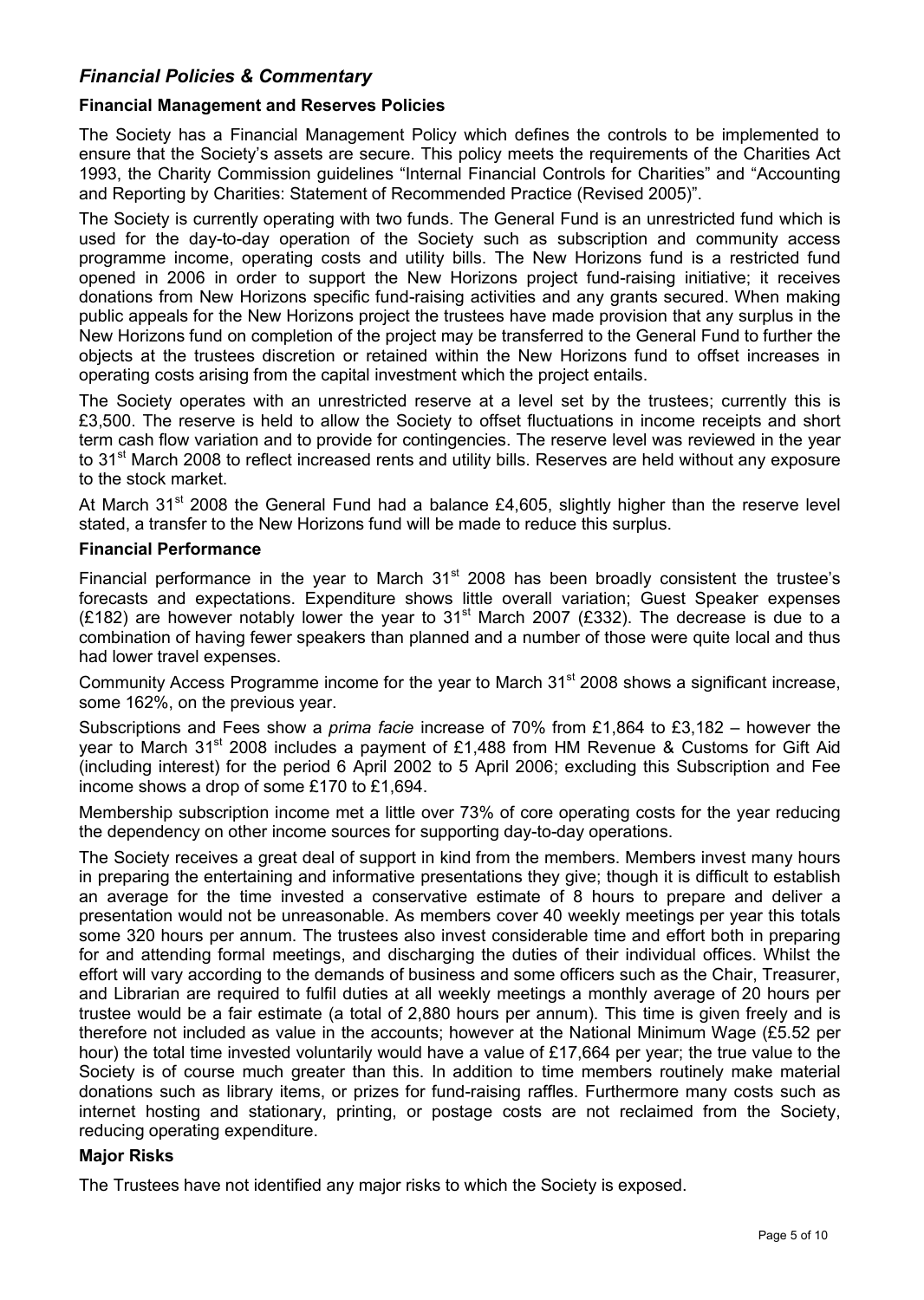#### *General Fund Income Comparison with Previous Year*

The graph below compare General (unrestricted) fund income for the year ended March 31<sup>st</sup> 2008 with that for the year ended March 31<sup>st</sup> 2007.



#### *General Fund Expenditure Comparison with Previous Year*

The graph below compares General (unrestricted) fund expenditure for the year ended March 31<sup>st</sup>  $2008$  with that for the year ended March  $31<sup>st</sup>$  2007.

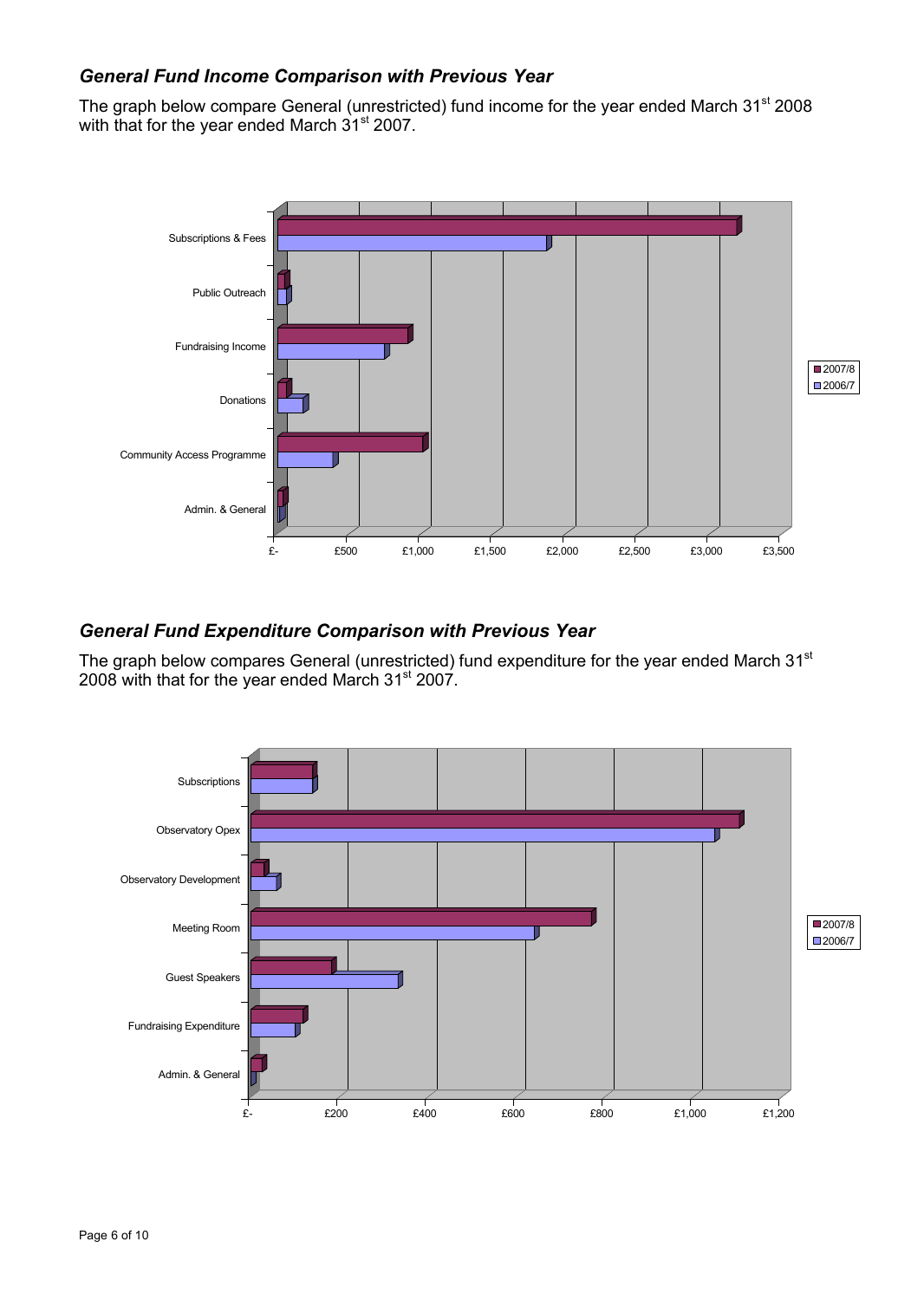### *Charity Trustees*

Dr Allan Chapman *Honorary President* Mr Leslie Holmes Marsden *Chair* Mr Shaun O'Dell *Secretary* Mr Gary James Gawthrope *Treasurer* Mr Michael John Waterfield *Deputy Chair* Mrs Joyce Mary Botterill *Librarian* Mr Paul D'Silva *Fundraising Officer* Mr Glenn Michael John Marsden *IT Officer* Mr Anthony John Morris *Curator of Instruments & Observatory* Mr Philip John Muffett *Programme Co-ordinator* Mr Barry Jackson Mr Michael Kerry Collinson Mr Andrew Devey

Mr Muffett and Mr D'Silva are both co-opted trustees appointed after the Annual General Meeting held on May  $24<sup>th</sup>$  2007.

#### *Charity Number*

Registered Charity in England & Wales, Nº.1064103

#### *Principal Address*

147 Queen Street Swinton Mexborough South Yorkshire S64 8NG

#### *Bankers*

National Westminster Bank Plc. Bank Street Mexborough South Yorkshire S64 9QE

#### *Insurers*

Access Insurance Services 50 Chapel View South Croydon **Surrey** CR2 7LF

#### Broker Underwriter

Ansvar Insurance Company Ltd. Ansvar House St. Leonards Road **Eastbourne** East Sussex BN21 3UR

Approved and adopted by a meeting of the Executive Committee on April  $9<sup>th</sup>$  2008 and signed on their behalf

Leslie H. Marsden FRAS Chairman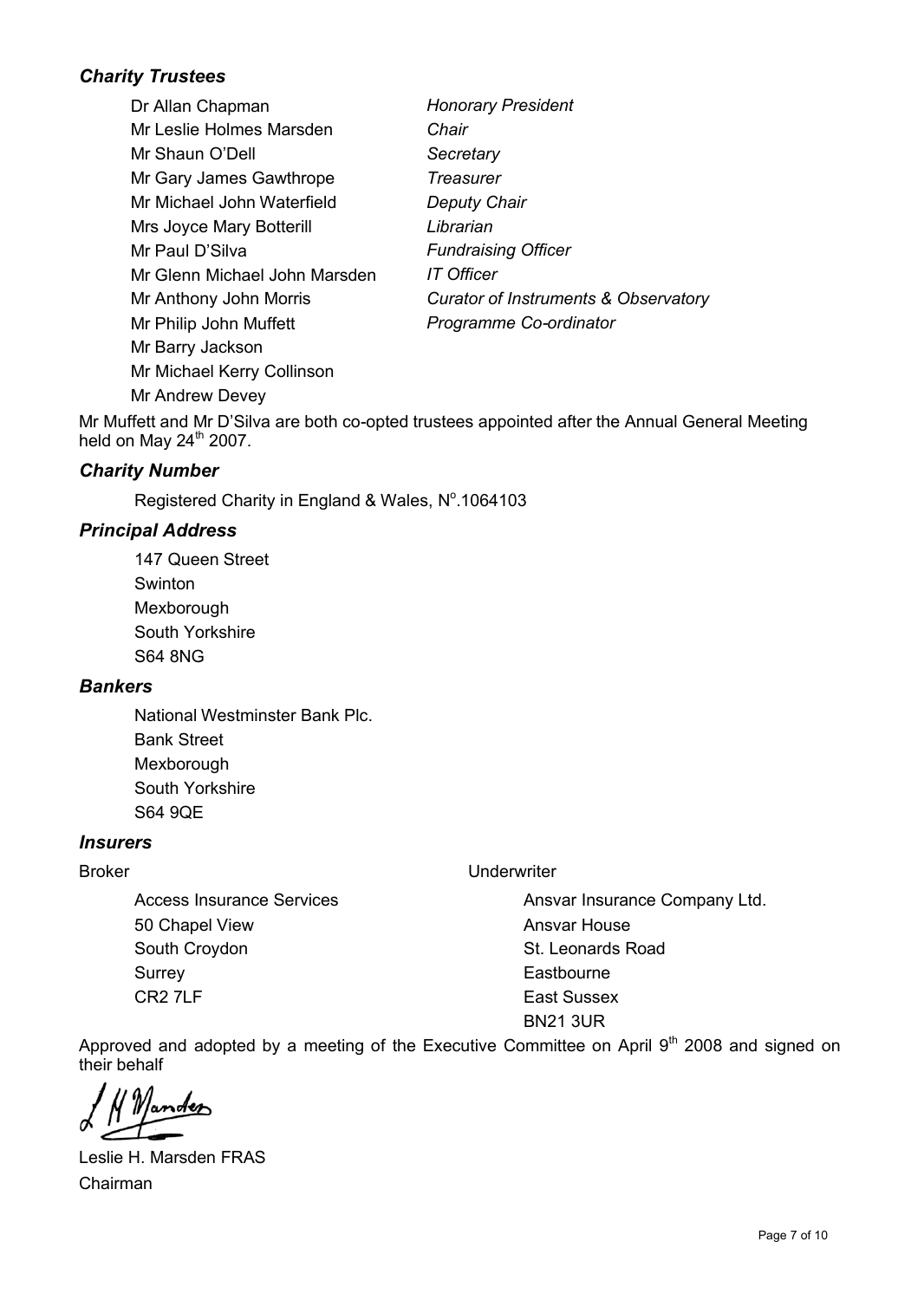# **Accounts for the Year to March 31st 2008**

## *Receipts & Payments Account*

|                                                       | <b>Unrestricted</b><br><b>Funds</b><br>to nearest £ | <b>Restricted</b><br><b>Funds</b><br>to nearest £ | <b>Total Funds</b><br>to nearest £ | <b>Last Year</b><br>to nearest £ |
|-------------------------------------------------------|-----------------------------------------------------|---------------------------------------------------|------------------------------------|----------------------------------|
| <b>Receipts</b>                                       |                                                     |                                                   |                                    |                                  |
| Admin. & General                                      | 38                                                  | 205                                               | 243                                | 66                               |
| <b>Community Access Programme</b>                     | 1,008                                               |                                                   | 1,008                              | 384                              |
| Donations                                             | 62                                                  | 2,095                                             | 2,157                              | 609                              |
| <b>Fundraising Income</b>                             | 903                                                 | 920                                               | 1,823                              | 3,693                            |
| <b>Public Outreach</b>                                | 50                                                  | 5                                                 | 55                                 | 62                               |
| <b>Subscriptions &amp; Fees</b>                       | 3,182                                               | 178                                               | 3,360                              | 1,864                            |
| <b>Total Receipts</b>                                 | 5,243                                               | 3,404                                             | 8,646                              | 6,678                            |
| <b>Payments</b>                                       |                                                     |                                                   |                                    |                                  |
| Admin. & General                                      | 25                                                  |                                                   | 25                                 |                                  |
| <b>Fundraising Expenditure</b>                        | 118                                                 |                                                   | 118                                | 100                              |
| <b>Guest Speakers</b>                                 | 182                                                 |                                                   | 165                                | 332                              |
| <b>Meeting Room</b>                                   | 769                                                 |                                                   | 769                                | 640                              |
| <b>Observatory Development</b>                        | 30                                                  | 6,850                                             | 6,880                              | 57                               |
| <b>Observatory Opex</b><br>Subscriptions              | 1,103<br>139                                        |                                                   | 1,103<br>139                       | 1,048<br>140                     |
| <b>Total Payments</b>                                 | 2,366                                               | 6,850                                             | 9,216                              | 2,317                            |
| Net of receipts/(payments)<br>Transfers between funds | 2,877                                               | (3, 446)                                          | (569)                              | 4,361                            |
| Cash funds last year end                              | 1,669                                               | 4,522                                             | 6,192                              | 1,831                            |
| Cash funds this year end                              | 4,546                                               | 1,076                                             | 5,623                              | 6,192                            |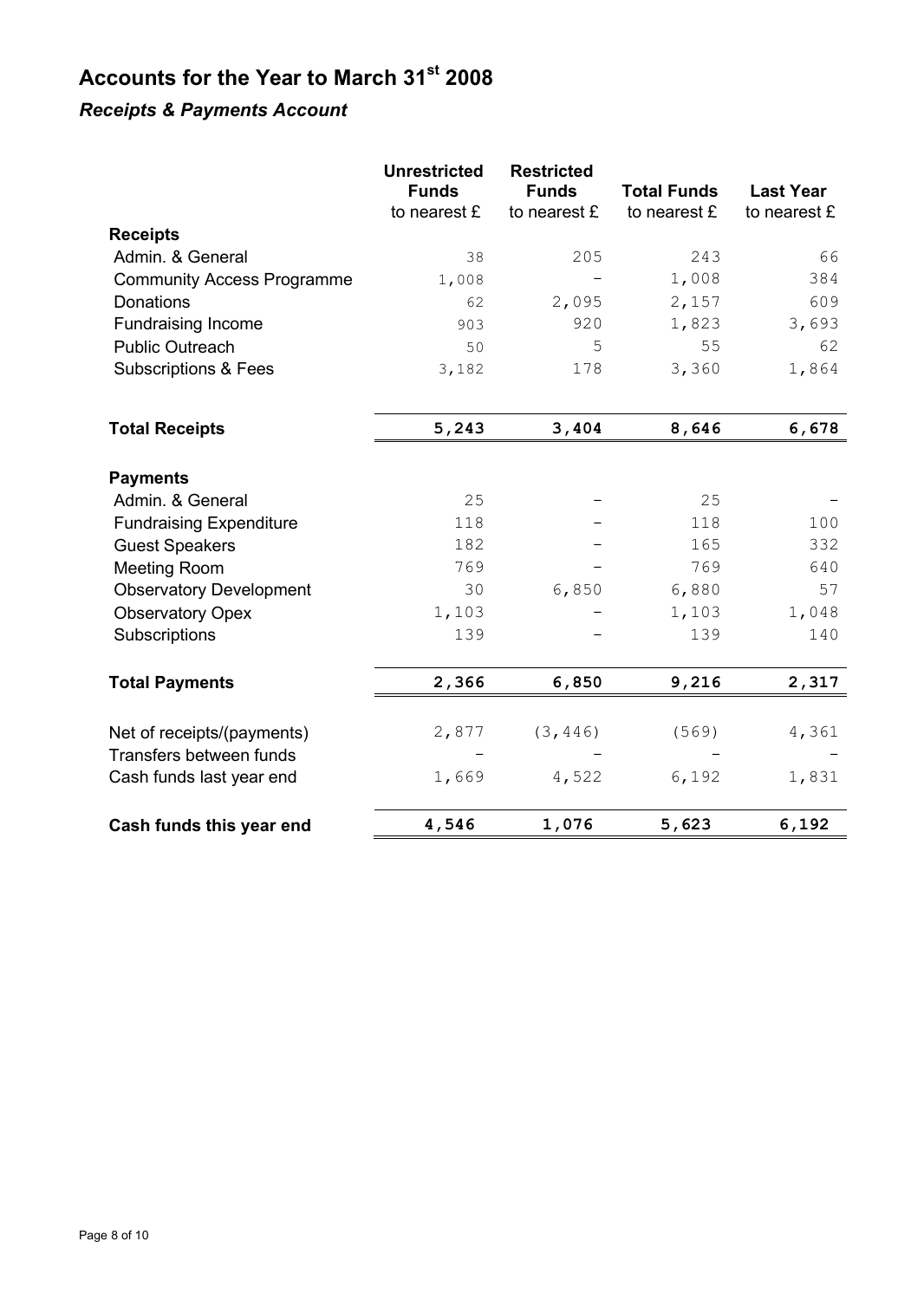#### *Statement of Assets and Liabilities*

### **Cash Assets**

|                                  | <b>Unrestricted</b><br><b>Funds</b> | <b>Restricted</b><br><b>Funds</b> | <b>Total Funds</b> |  |
|----------------------------------|-------------------------------------|-----------------------------------|--------------------|--|
|                                  | to nearest £                        | to nearest £                      | to nearest £       |  |
| Nat West Current                 | 1,862                               | 78                                | 1,941              |  |
| Add: Cheques not cleared at bank | 20                                  |                                   | 20                 |  |
| <b>Nat West Savings</b>          | 2,130                               | 1,072                             | 3,202              |  |
| <b>Transfer Account</b>          |                                     |                                   |                    |  |
| Petty Cash                       | 293                                 | 52                                | 345                |  |
| PayPal                           |                                     | 133                               | 133                |  |
| <b>Total Cash Funds</b>          | 4,306                               | 1,336                             | 5,642              |  |

#### **Other Assets held for functional use**

All assets shown belong to the Unrestricted (General) Fund

### *Observatory - built c. 1990*

| Building and contents including astronomical telescope and associated<br>sundries insured value. Includes members' key sets. | £ | 55,300 |
|------------------------------------------------------------------------------------------------------------------------------|---|--------|
| Solar Max Telescope (purchased June 2003)                                                                                    |   |        |
| Coronado 60mm Solar Max Telescope with H-alpha filter                                                                        | £ | 3,154  |
| Eyepiece set for Solar Max                                                                                                   | £ | 246    |
| Orion optics field tripod                                                                                                    | £ | 289    |
| <b>GPDX Mount</b>                                                                                                            | £ | 695    |
| Sky Sensor 2000                                                                                                              | £ | 859    |
| Dovetail plate and counterweight                                                                                             | £ | 54     |
| <b>Meeting Room (Rented) Contents</b>                                                                                        |   |        |
| Dell Inspiron Laptop (450MHz, purchased 2000)                                                                                | £ | 1,600  |
| Phillips Data Projector (purchased 2000)                                                                                     | £ | 3,500  |
| Overhead projector (purchased 1996)                                                                                          | £ | 300    |
| Kodak Slide Projector (purchased 1996)                                                                                       | £ | 1,300  |
| Panasonic AG7350 SVHS video recorder (s/h price)                                                                             | £ | 1,000  |
| <b>DVD Player</b>                                                                                                            | £ | 60     |
| Amplifier                                                                                                                    | £ | 20     |
| Library                                                                                                                      | £ | 1,800  |
| (books, videos, CD-ROMs; all in good condition, items of varying age)                                                        |   |        |
| Furnishings (purchased 1999)                                                                                                 | £ | 500    |
|                                                                                                                              | £ | 70,677 |